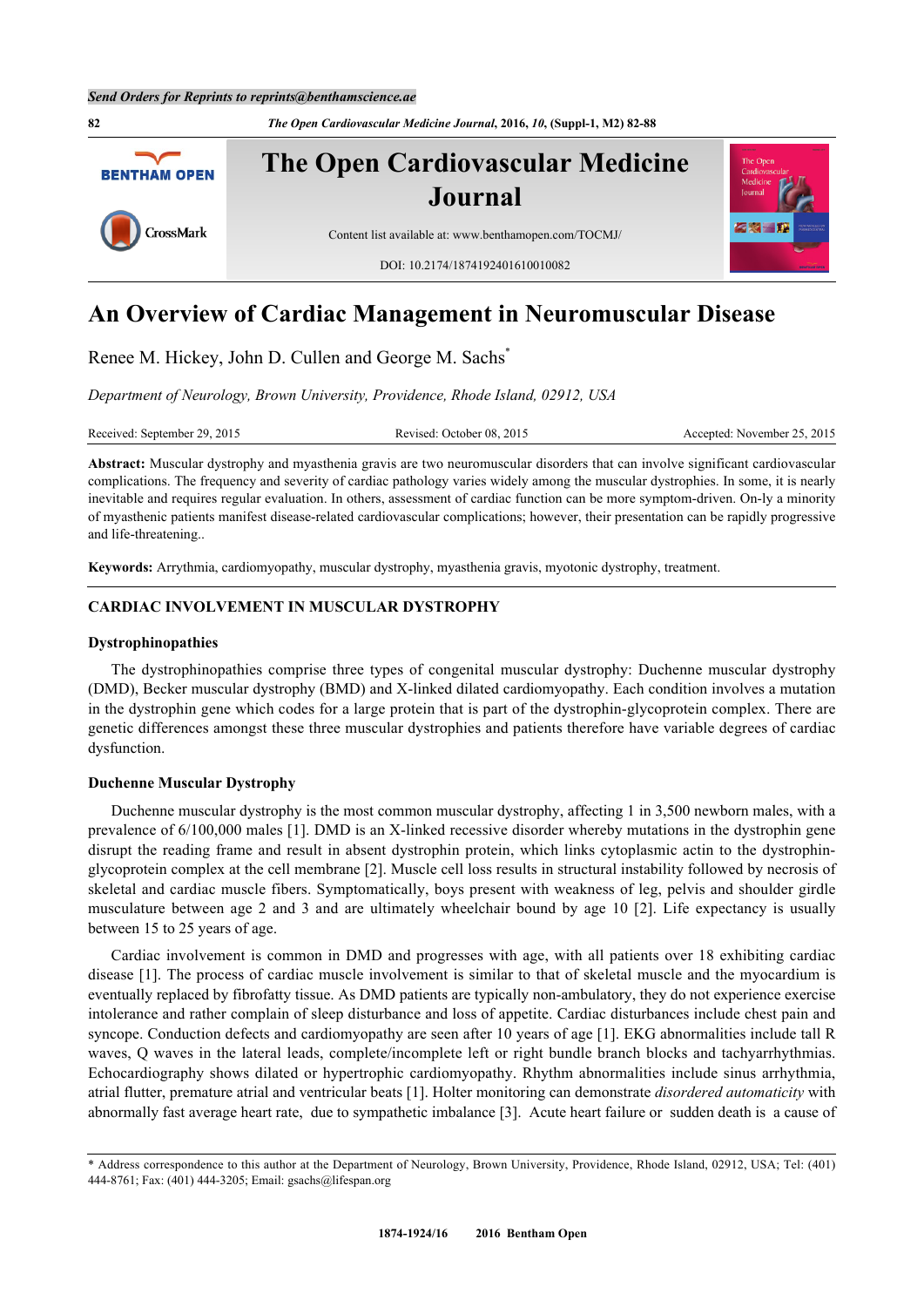death in 10-20% of DMD patients and ventricular dysfunction helps to predict mortality [[1\]](#page-5-0).

Cardiac evaluation in patients with DMD should occur at time of diagnosis, as 53% of children less than 5 years old will have abnormalities on EKG. Following initial evaluation, cardiac surveillance should continue every other year until symptomatic and/or yearly after age 10 [\[3](#page-5-2)].

#### **Becker Muscular Dystrophy**

Becker muscular dystrophy is a milder dystrophy effecting 1 in 18,450 males. Symptoms typically begin between ages 3 and 21, with a mean age of onset of 11 years old. In this X-linked recessive disease, the dystrophin gene reading frame is maintained and individuals exhibit reduced, rather than absent, levels of dystrophin[[1\]](#page-5-0). BMD patients invariably have cardiac involvement, which is sometimes more pronounced than skeletal muscle weakness. Cardiomyopathy, either myocardial hypertrophy or dilated cardiomyopathy, can be a presenting feature of the disease. EKG abnormalities are similar to DMD, with tall R waves, Q waves in lateral leads, and tachyarrhthymias [\[1\]](#page-5-0). Death from arrhythmias or congestive heart failure occurs in up to 50% of patients, with a mean age of death of 45 years [[1\]](#page-5-0).

Female carriers of both DMD and BMD also require screening for cardiac disease. One study found that cardiac disease (hypertrophy, dilated cardiomyopathy or arrhythmia) develops in up to 40% of female patients [[1\]](#page-5-0). As severe heart failure or sudden death may occur in female carriers, cardiac examination is recommended every 5 years.

#### **X-linked Dilated Cardiomyopathy**

X-linked dilated cardiomyopathy is a primary myocardial dystrophinopathy. Mutations in the 5' end of the dystrophin gene lead to absence of the M-isoform in the heart and skeletal muscle (though skeletal is protected due to intact exon skipping) [[1\]](#page-5-0). Preserved skeletal muscle strength increases cardiac demands, leading to cardiomyopathy [[4\]](#page-5-3). Male patients typically present with congestive heart failure in their teens. Unfortunately, this is a rapidly progressive condition with death occurring within 1-2 years after incident of cardiomyopathy. Cardiac death is 100% in these males, with a mean age at death of 22.

## **Emery-Dreifuss Muscular Dystrophy**

There are two genetic forms of Emery-Dreifuss mucular dystrophy (EDMD) with varying cardiac involvement, Xlinked and autosomal dominant. In both forms of the disease, patients present with early contractures of the elbows, Achilles tendon and weakness in a scapulo-humeral-peroneal distribution [\[3](#page-5-2)].

In X-linked EDMD, mutations are seen in the emerin gene, which produces a protein component of the inner nuclear membrane. Emerin links filamentous actin to the nuclear lamina, and is absent in X-linked EDMD[[1\]](#page-5-0). Prevalence of this condition is 1 in 100,000 males. Cardiac atrioventricular conduction defects are common and include bradyarrhtyhmias and tachyarrhythmias [\[5](#page-5-4)]. Dilated cardiomyopathy is rare. Pacemaker placement is indicated for patients with symptomatic bradycardia with heart block or atrial paralysis, secondary to atrial scarring [[3](#page-5-2)]. Yearly screening with EKG and 24 hour Holter monitor is recommended, and an echocardiogram should be obtained at time of diagnosis and 5 years [\[5](#page-5-4)].

#### **Laminopathies**

Autosomal Dominant Emery-Dreifuss muscular dystrophy (EDMD2) is caused by a mutation in lamin A/C gene. Lamin A and C are proteins which provide structure to the nuclear membrane. Typically, left ventricular involvement is common with increase in age. Cardiac problems can exist even with mild skeletal muscle weakness [[2\]](#page-5-1).

#### **Limb Girdle Muscular Dystrophy**

Limb girdle muscular dystrophies (LGMD) are a genetically heterogeneous group of disorders. Patients present with proximal weakness between childhood and the fourth decade and the disease progresses at variable rates [\[2](#page-5-1)]. Prevalence amongst all forms of LGMD ranges from 1 in 23,000 to 1 in 150,000 [[1\]](#page-5-0). Cardiac abnormalities vary among the subtypes and LGMD1B has clinically significant cardiac findings.

LGMD1B is a laminopathy with a similar phenotype to EDMD2, however patients present with pelvic girdle weakness later in life [[1\]](#page-5-0). Dysrhythmias are common and include bradycardia, atrioventricular conduction block or atrial arrhythmias. The mean age of death is 46, with a high incidence of sudden death at 46% [[1](#page-5-0)]. Unfortunately, pacemaker placement does not appear to reduce risk of sudden death, which is attributed to ventricular arrhythmias.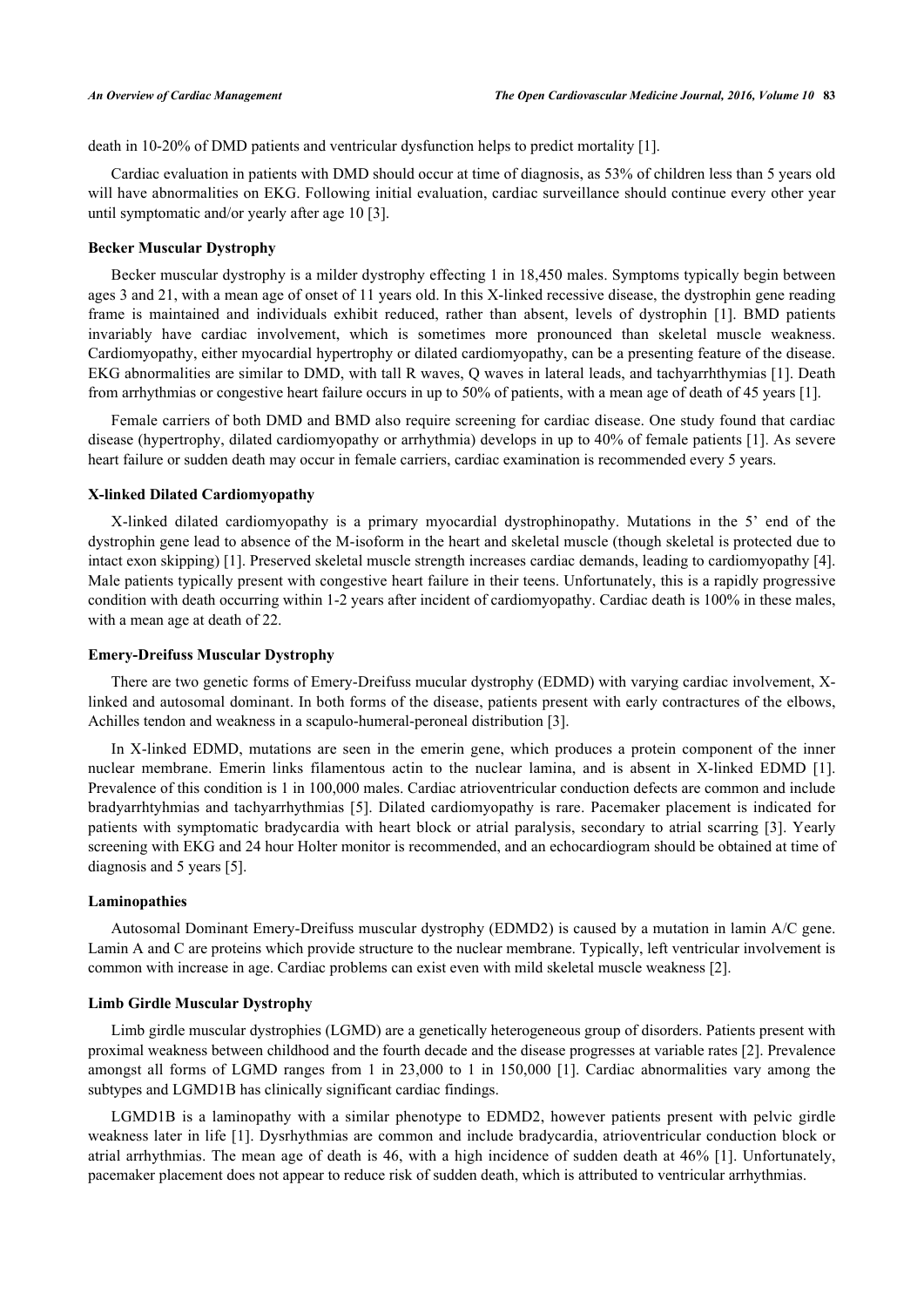### **Sarcoglycanopathies**

The sarcoglycanopathies include four types of autosomal recessive Limb Girdle Muscular Dystrophies: LGMD 2C, 2D, 2E and 2F. These result in mutations in proteins of the sarcoglycan complex, part of the dystrophin-glycoprotein complex [[1](#page-5-0)]. Patients typically present around age 8 with pelvic muscle and scapular weakness. While significant cardiac involvement in low in LGMD 2D, patients with LGMD 2E develop dilated cardiomyopathy and ventricular arrhythmias [\[1](#page-5-0)]. To assess for cardiac involvement, patients should be screened with an EKG and echocardiogram every 3-5 years [\[5](#page-5-4)].

#### **Fascioscapular Muscular Dystrophy**

Fascioscapular muscular dystrophy is an autosomal dominant disorder with a prevalence of 1 in 20,000[[2\]](#page-5-1). Progression is variable and clinically patients have facial, scapular and upper extremity weakness. Symptoms present between 16 and 20 years of age [\[1](#page-5-0)]. Fortunately, clinically significant cardiac disease is rare and when present includes arrhythmias such as supraventricular paroxysmal tachycardia.

#### **Congenital Muscular Dystrophy**

Congenital muscular dystrophy includes multiple inherited disorders which typically present within the first 6 months of life [\[1\]](#page-5-0). Clinical course is variable and cardiac involvement is disease specific. Patients may have cardiac involvement, with reduced left ventricular systolic function, however this is not typically clinically significant.

#### **Myotonic Dystrophy**

The myotonic dystrophies include two autosomal dominant disorders: myotonic dystrophy type 1 and type 2. DM1 is the most common adult form of muscular dystrophy with a prevalence of 2.1-14.3 in 100,000 [\[1](#page-5-0)]. DM1 results from an expansion of the trinucleotide CTG in the 3' untranslated region of the myotonic dystrophy protein kinase (DMPK) gene. The disease demonstrates anticipation with expanded repeats in subsequent generations, producing more severe disease. The congenital form carries a high risk of death in the neonatal period and infants should have an echocardiogram at time of diagnosis [[1,](#page-5-0) [2\]](#page-5-1). The classic form presents between ages 20 and 40 years. Symptomatically, patients have myotonia and weakness of the facial, sternocleidomastoid and distal muscles. Patients also develop cataracts, gastrointestinal problems and cardiac involvement [\[1](#page-5-0)].

Cardiac involvement can occur by the second decade with conduction defects seen in 65% of adults. While the prevalence of congestive heart failure is low at 2-7%, myotonic dystrophy patients have a significant risk of heart block and sudden death [\[1](#page-5-0)]. Sudden death was previously attributed to conduction blocks, however spontaneous ventricular tachycardias have been found to be a significant cause of death as well, even in patients with implantable pacemakers [\[1](#page-5-0)]. A previous comprehensive review of DM1 found that atrial flutter and fibrillation were the most common arrhythmias seen while ventricular arrhythmias were less common, but represented major management problems [[1\]](#page-5-0). DM1 patients should be screened with a yearly EKG [[1\]](#page-5-0). Holter monitoring should be performed in patients with EKG abnormalities as a means for detecting asymptomatic arrhythmias or conduction block [[1](#page-5-0)]. Accordingly, myotonic dystrophy patients have a reduced life expectancy and death by cardiac causes is 20-30% [\[1](#page-5-0)]. The mean age of death is 53 years [\[2](#page-5-1)].

Myotonic dystrophy type 2 is similar to adult-onset DM1, but with a better clinical course. This condition results from an unstable expanded CCTG-repeat. Patients typically present later in life with proximal lower limb and finger flexor weakness. Conduction abnormalities are found in 20-36% of patients [[1\]](#page-5-0). The risk of severe cardiac involvement is low; however patients should have an annual EKG.

#### **Treatment**

Although curative treatment is not yet available, quality of life and survival of muscular dystrophy patients have improved as a result of advances in medical management based on multi-disciplinary care [\[1](#page-5-0)].

Daily steroid therapy became the "gold standard" in DMD in 2004 [\[4](#page-5-3)]. Studies have showed that only 5% of patients treated with deflazacort for >3 years had a significantly decreased EF, compared with 58% of untreated patients [\[6](#page-5-5)]. There was also a correlation between preserved cardiac function and pulmonary/skeletal muscle function. Interestingly, patients who had received steroids, but stopped taking them, showed normal cardiac function and no significant differences compared to those who had continued to take steroids. DMD patients treated with steroids prior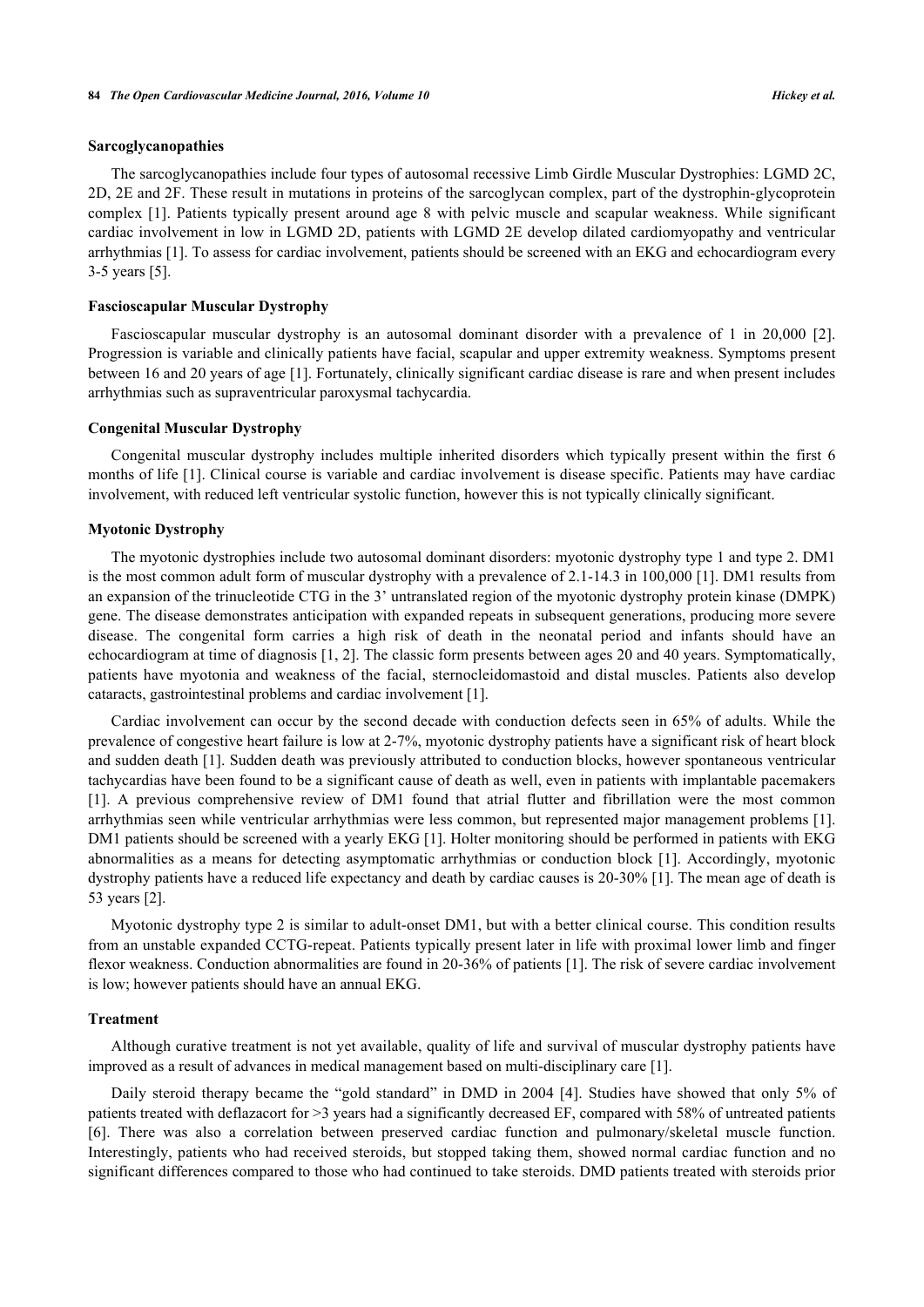to the onset of cardiac dysfunction show slower progression of heart disease [[4\]](#page-5-3). The best type of steroid (prednisone *vs.* deflazacort), age of therapy initiation, duration of treatment, and dosing schedule still have to studied further.

The decreased cardiac function seen in cardiomyopathies stimulates the renin-angiotensin system and leads to the release of angiotensin II [\[7](#page-5-6)]. This leads to the stimulation of transforming growth factor-β, which promotes fibrosis. Angiotensin-converting enzyme inhibitors (ACEIs) modulate the production of angiotensin II and limit the amount of fibrosis/scarring in the myocardium. In DMD, early treatment with ACEIs delayed the onset and progression of left ventricular dysfunction and led to lower mortality in DMD[[8](#page-5-7)]. ACEIs are becoming the primary therapy for cardiovascular disease in DMD and should be initiated at the first signs of decreased cardiac function. β-blockade should be used after ACEI is titrated to goal in advanced patients. The beneficial effect of β-blockade are well established in adults with cardiomyopathy, the role in children is less clear. Patients with DMD develop tachycardia as an early sign of cardiac dysfunction and blunting this response with β-adrenergic blockade has showed a reasonable response, though larger studies need to be done to determine the long-term efficacy [\[9](#page-5-8)]. Diuretics and digoxin have not shown a mortality benefit, but can be used as adjunctive treatments. For disordered automaticity, β-blocker therapy is used [[3\]](#page-5-2).

Cardiac transplantation is a viable option, particularly for the BMD population. Cardiac resynchronization therapy is a relatively new treatment option and should be considered in appropriate candidates in addition to implantable cardioverter-defibrillators [[7\]](#page-5-6). Myotonic dystrophy patients with torsades de pointes and ventricular tachycardia may need implantable cardioverter-defibrillator placement [[3\]](#page-5-2).

Some new experimental approaches are noteworthy. Advances in the understanding of molecular genetics and the pathogenesis of muscular dystrophies have raised expectations of more effective therapy [[1\]](#page-5-0). Poloxamer 188 is a nonionic triblock copolymer known to insert into artificial lipid monolayers and repair damaged biological membranes. In mouse models, administration during dobutamine infusion prevented the development of acute cardiac failure [\[10\]](#page-5-9). Continuous infusion into Golden Retriever muscular dystrophy dogs showed significantly decreased cardiac fibrosis and prevented ventricular dilation [\[11](#page-5-10)]. Based on these, P188 could become an important acute therapy in DMD during times of increased cardiac stress. Idebenone is a synthetic analog of coenzyme Q10 that has shown benefits in cardiac function in Friedreich ataxia[[12\]](#page-5-11). In mice models simulating DMD, it was shown to prevent cardiac diastolic dysfunction, prevented dobutamine-induced acute cardiac failure, and decreased cardiac inflammation and fibrosis [\[4](#page-5-3)].

Gene therapy offers the promise of a cure by replacing the mutated dystrophin gene in all muscle tissues. Unfortunately, the dystrophin gene is too large to transfer by known vector systems, creating challenges. The basis of exon-skipping therapy is to use splice-switching oligonucleotides to bypass the mutated exam with a stop codon and continue to translate a smaller, truncated dystrophin protein. The goal would be to produce a BMD phenotype with a partially functional dystrophin protein expressed in muscle tissues [\[4](#page-5-3)]. A small open-label study found that weekly intravenous administration of the exon 51 skipping drug eteplirsen induced a dose-related increase in dystrophin production without drug-related adverse effects [\[13](#page-5-12)]. Another open-label study reported that systemic weekly subcutaneous administration of an antisense oligonucleotide (PRO051 or drisapersen) was associated with new dystrophin expression in 10 of 12 patients with DMD [\[14\]](#page-5-13). This led to an improvement in the six minute walk test in 8/12 patients, but statistical significance was not seen at one year. Ataluren is an investigational orally administered drug being developed for the treatment of genetic defects caused by nonsense (stop) mutations. This approach could benefit the estimated 10 to 15 percent of patients with DMD/BMD who harbor nonsense (stop) mutations. The results of a phase 3 multicenter, double-blind, placebo-controlled trial of low-dose ataluren are awaited [\[15](#page-5-14)].

#### **Cardiac involvement in Myasthenia Gravis**

Myasthenia gravis is an acquired autoimmune disease caused by antibody attack on acetylcholine receptors in the postsynaptic membrane at the neuromuscular junction. It presents with fluctuating fatigable weakness of extraocular, bulbar, respiratory and limb muscles. Approximately 10% of myasthenic cases are associated with thymoma. Other autoimmune diseases occur with increased frequency in myasthenic patients. Hypothyroidism is relatively common and can exascerbate myasthenic weakness.

Although the presenting symptoms of myasthenia gravis do not often involve the heart, associated cardiovascular dysfunction can be a source of morbity and mortality. The fundamental pathogenic agents in myasthenia, antibodies to skeletal muscle Ach receptors, do not bind to cardiac muscle [[16\]](#page-5-15). However, other antibodies seen in myasthenic patients may react with myocardium. In addition, Ach receptor antibodies react with portions of the autonomic nervous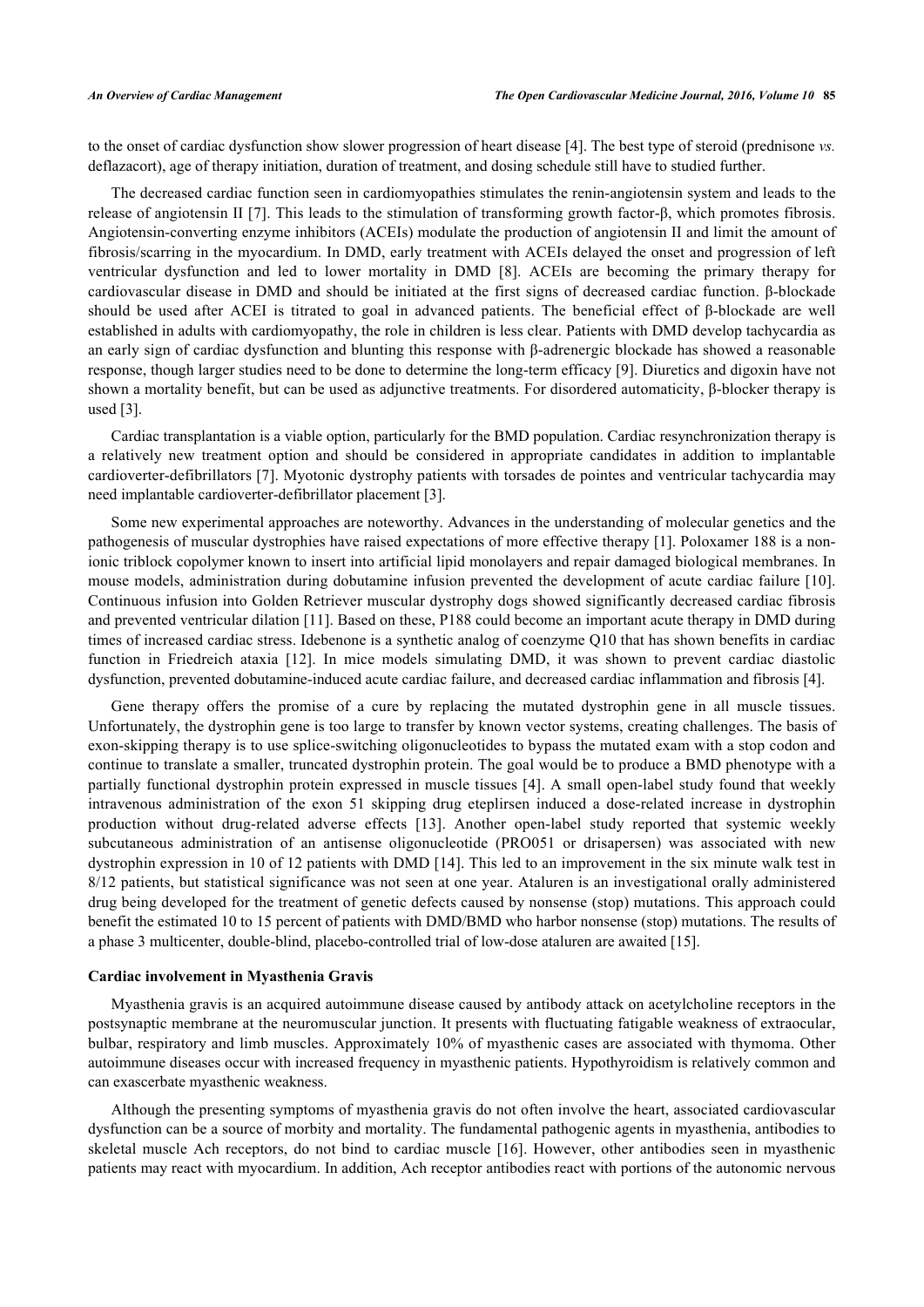system leading to cardiac arrhythmias or other disturbances of hemodynamics.

#### **Myocarditis**

Autopsy studies of myasthenic patients dating back to the early twentieth century have revealed focal inflammation and necrosis in myocardium [\[17](#page-6-0)]. This occurs more commonly but not exclusively in cases with thymoma. The severity of pathologic involvement varies within autopsy series and it is not clear that milder findings represent clinically significant heart disease [[18\]](#page-6-1). At the other end of the spectrum, rampant myocarditis is considered the cause of death in the most severely affected cases.

The most dramatic and fully documented cases of myasthenia-related myocarditis have involved patients with thymoma. Pathology in such cases typically reveals giant multinucleated myocytes and histiocytes along with lymphocytic infiltrates in both skeletal and cardiac muscle. Treatment of this giant cell myocarditis is generally difficult; the disease is often fulminant and most reported cases have succumbed to heart failure or arrhythmia [[19](#page-6-2)[, 20\]](#page-6-3).

The pathogenesis of myocarditis in myasthenic patients likely involves antistriational antibodies. The term antistriational includes antibodies to titin (a sarcolemmal protein), ryanodine receptors (within the sarcoplasmic reticulum) as well as Kv1.4 (a voltage gated potassium channel). In one series, over one third of myasthenic patients exhibiting antistriational antibodies developed myocarditis. Of these, 63% showed antibodies to titin, with antiryanodine and anti-Kv1.4 antibodies each found in 75% [\[21\]](#page-6-4). Another series of 650 myasthenic patients reported that myocarditis was clinically suspected in about 12% of those with antibodies to Kv 1.4 but in none of those without [\[16](#page-5-15)].

#### **Takotsubo Cardiomyopathy**

A number of case reports have documented that Takotsubo cardiomyopathy can complicate the course of myasthenic crisis [\[22](#page-6-5) - [25\]](#page-6-6). This transient ballooning of the left ventricle is also known as stress-induced cardiomyopathy or broken heart syndrome. It likely represents a myocardial reaction to catecholamine surges. Tokatsubo cardiomyopathy can occur in the setting of any critical illness and it is unclear whether myasthenic crisis poses particularly high risk. However, studies demonstrating exaggerated cardiac sensitivity to cathecholamines in myasthenia suggest a possible predisposition [[26\]](#page-6-7).

#### **Arrhythmia**

Retrospective series have demonstrated abnormalities of heart rate and rhythm in myasthenic patients [[26](#page-6-7), [27\]](#page-6-8). These may reflect complications of myocarditis (see above) or alternatively, disturbance of function within the autonomic nervous system. Both of these mechanisms appear to be more prevalent in myasthenic patients with thymoma. The dysautonomia accompanying thymoma can reflect circulating antibodies that bind specifically to neuronal Ach receptors in sympathetic and parasympathetic ganglia. Patients with these ganglionic Ach receptor antibodies can present with cardiac arrhythmia as part of a pan-dysautonomia with abnormalities of gastric motility, othostatic hypotension and sudomotor activity [[28\]](#page-6-9).

#### **Treatment**

Giant cell myocarditis is often poorly responsive to treatment and can be rapidly fatal despite intensive immunosuppressive regimens. Nevertheless, there are reported cases of survival with only minimal lasting cardiac and mysasthenic symtoms following treatment with high dose steroids, IV IG and placement of an indwelling pacemaker  $[16]$  $[16]$ .

Tokatsubo cardiomyopathy generally has a good longterm prognosis. Supportive treatment includes positive inotropes and afterload reduction, at times requiring and aortic balloon pump. Hemodynamic considerations could limit the use of IVIG and plasmapheresis for concurrent myasthenic crisis but complications from other forms of immunomodulation have not been reported. The use of beta blockers may be particularly important in cases with ventricular outflow obstruction and their potential for worsening myasthenia would only be a secondary consideration.

Arrhythmia related to dysautonomia from antiganglionic Ach receptor antibodies will often improve with anticholinesterase or immunomodulatory treatment [[28\]](#page-6-9). The use of cholinesterase inhibitors needs to be tempered by their potential to worsen bradyarrhythmia.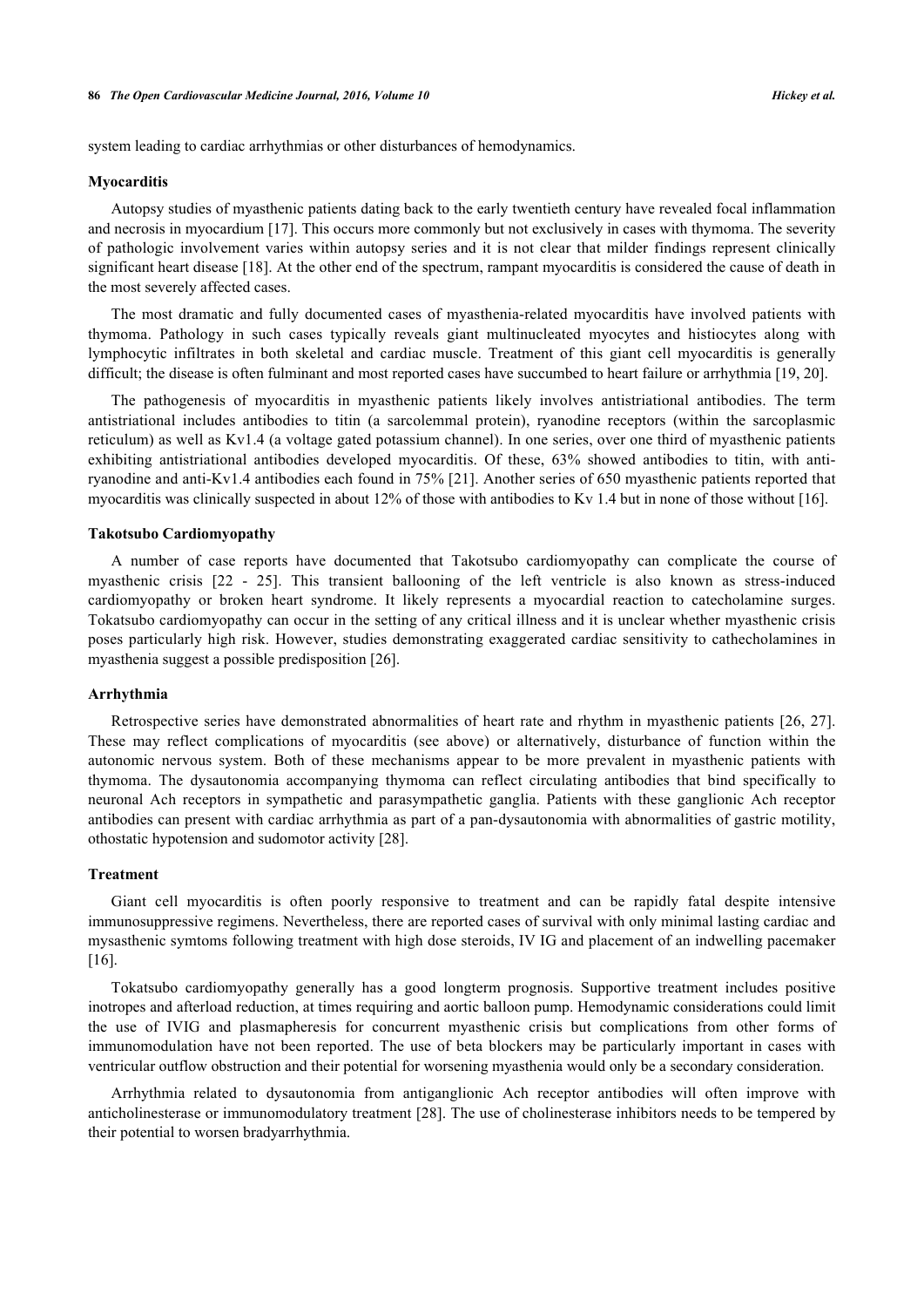# **CONCLUSION**

Cardiac abnormalities can complicate the course of several muscular dystrophies. Progressive cardiomyopathy is the rule in Duchennes and Beckers musculardystrophies. In myotonic and Emery Dreifus muscular dystrophies, conduction abnormalities predominate and require regular surveillance. The risk of cardiac abnormalities varies among Limb-Girdle muscular dystrophies, with laminopathy and sarcoglycanopathy respectively predisposing to heart block and cardiomyopathy. In myasthenia gravis, cardiovascular morbity occurs primarily in cases associated with thymoma.

#### **CONFLICT OF INTEREST**

The authors confirm that this article content has no conflict of interest.

#### **ACKNOWLEDGEMENTS**

Declared none.

#### **REFERENCES**

- <span id="page-5-0"></span>[1] Hermans MC, Pinto YM, Merkies IS, de Die-Smulders CE, Crijns HJ, Faber CG. Hereditary muscular dystrophies and the heart. Neuromuscul Disord 2010; 20(8): 479-92. [\[http://dx.doi.org/10.1016/j.nmd.2010.04.008](http://dx.doi.org/10.1016/j.nmd.2010.04.008)] [PMID: [20627570\]](http://www.ncbi.nlm.nih.gov/pubmed/20627570)
- <span id="page-5-1"></span>[2] Beynon RP, Ray SG. Cardiac involvement in muscular dystrophies. QJM 2008; 101(5): 337-44. [\[http://dx.doi.org/10.1093/qjmed/hcm124\]](http://dx.doi.org/10.1093/qjmed/hcm124) [PMID: [18238819](http://www.ncbi.nlm.nih.gov/pubmed/18238819)]
- <span id="page-5-2"></span>[3] Allen HD, Thrush PT, Hoffman TM, Flanigan KM, Mendell JR. Cardiac management in neuromuscular diseases. Phys Med Rehabil Clin N Am 2012; 23(4): 855-68. [\[http://dx.doi.org/10.1016/j.pmr.2012.08.001\]](http://dx.doi.org/10.1016/j.pmr.2012.08.001) [PMID: [23137741](http://www.ncbi.nlm.nih.gov/pubmed/23137741)]
- <span id="page-5-3"></span>[4] Spurney CF. Cardiomyopathy of Duchenne muscular dystrophy: current understanding and future directions. Muscle Nerve 2011; 44(1): 8-19. [\[http://dx.doi.org/10.1002/mus.22097](http://dx.doi.org/10.1002/mus.22097)] [PMID: [21674516\]](http://www.ncbi.nlm.nih.gov/pubmed/21674516)
- <span id="page-5-4"></span>[5] Hsu DT. Cardiac manifestations of neuromuscular disorders in children. Paediatr Respir Rev 2010; 11(1): 35-8. [\[http://dx.doi.org/10.1016/j.prrv.2009.10.004](http://dx.doi.org/10.1016/j.prrv.2009.10.004)] [PMID: [20113990\]](http://www.ncbi.nlm.nih.gov/pubmed/20113990)
- <span id="page-5-5"></span>[6] Silversides CK, Webb GD, Harris VA, Biggar DW. Effects of deflazacort on left ventricular function in patients with Duchenne muscular dystrophy. Am J Cardiol 2003; 91(6): 769-72. [\[http://dx.doi.org/10.1016/S0002-9149\(02\)03429-X\]](http://dx.doi.org/10.1016/S0002-9149(02)03429-X) [PMID: [12633823](http://www.ncbi.nlm.nih.gov/pubmed/12633823)]
- <span id="page-5-6"></span>[7] Yilmaz A, Sechtem U. Cardiac involvement in muscular dystrophy: advances in diagnosis and therapy. Heart 2012; 98(5): 420-9. [\[http://dx.doi.org/10.1136/heartjnl-2011-300254\]](http://dx.doi.org/10.1136/heartjnl-2011-300254) [PMID: [22311853](http://www.ncbi.nlm.nih.gov/pubmed/22311853)]
- <span id="page-5-7"></span>[8] Duboc D, Meune C, Pierre B, *et al.* Perindopril preventive treatment on mortality in Duchenne muscular dystrophy: 10 years' follow-up. Am Heart J 2007; 154(3): 596-602. [\[http://dx.doi.org/10.1016/j.ahj.2007.05.014\]](http://dx.doi.org/10.1016/j.ahj.2007.05.014) [PMID: [17719312](http://www.ncbi.nlm.nih.gov/pubmed/17719312)]
- <span id="page-5-8"></span>[9] Romfh A, McNally EM. Cardiac assessment in duchenne and becker muscular dystrophies. Curr Heart Fail Rep 2010; 7(4): 212-8. [\[http://dx.doi.org/10.1007/s11897-010-0028-2\]](http://dx.doi.org/10.1007/s11897-010-0028-2) [PMID: [20857240](http://www.ncbi.nlm.nih.gov/pubmed/20857240)]
- <span id="page-5-9"></span>[10] Yasuda S, Townsend D, Michele DE, Favre EG, Day SM, Metzger JM. Dystrophic heart failure blocked by membrane sealant poloxamer. Nature 2005; 436(7053): 1025-9. [\[http://dx.doi.org/10.1038/nature03844\]](http://dx.doi.org/10.1038/nature03844) [PMID: [16025101](http://www.ncbi.nlm.nih.gov/pubmed/16025101)]
- <span id="page-5-10"></span>[11] Townsend D, Turner I, Yasuda S, *et al.* Chronic administration of membrane sealant prevents severe cardiac injury and ventricular dilatation in dystrophic dogs. J Clin Invest 2010; 120(4): 1140-50. [\[http://dx.doi.org/10.1172/JCI41329\]](http://dx.doi.org/10.1172/JCI41329) [PMID: [20234088](http://www.ncbi.nlm.nih.gov/pubmed/20234088)]
- <span id="page-5-11"></span>[12] Hausse AO, Aggoun Y, Bonnet D, *et al.* Idebenone and reduced cardiac hypertrophy in Friedreich's ataxia. Heart 2002; 87(4): 346-9. [\[http://dx.doi.org/10.1136/heart.87.4.346\]](http://dx.doi.org/10.1136/heart.87.4.346) [PMID: [11907009](http://www.ncbi.nlm.nih.gov/pubmed/11907009)]
- <span id="page-5-12"></span>[13] Cirak S, Arechavala-Gomeza V, Guglieri M, *et al.* Exon skipping and dystrophin restoration in patients with Duchenne muscular dystrophy after systemic phosphorodiamidate morpholino oligomer treatment: an open-label, phase 2, dose-escalation study. Lancet 2011; 378(9791): 595-605. [\[http://dx.doi.org/10.1016/S0140-6736\(11\)60756-3\]](http://dx.doi.org/10.1016/S0140-6736(11)60756-3) [PMID: [21784508](http://www.ncbi.nlm.nih.gov/pubmed/21784508)]
- <span id="page-5-13"></span>[14] Goemans NM, Tulinius M, van den Akker JT, *et al.* Systemic administration of PRO051 in Duchenne's muscular dystrophy. N Engl J Med 2011; 364(16): 1513-22. [\[http://dx.doi.org/10.1056/NEJMoa1011367](http://dx.doi.org/10.1056/NEJMoa1011367)] [PMID: [21428760\]](http://www.ncbi.nlm.nih.gov/pubmed/21428760)
- <span id="page-5-14"></span>[15] Bushby K, Finkel R, Wong B, *et al.* Ataluren treatment of patients with nonsense mutation dystrophinopathy. Muscle Nerve 2014; 50(4): 477-87. [\[http://dx.doi.org/10.1002/mus.24332](http://dx.doi.org/10.1002/mus.24332)] [PMID: [25042182\]](http://www.ncbi.nlm.nih.gov/pubmed/25042182)
- <span id="page-5-15"></span>[16] Suzuki S, Baba A, Kaida K, *et al.* Cardiac involvements in myasthenia gravis associated with anti-Kv1.4 antibodies. Eur J Neurol 2014;